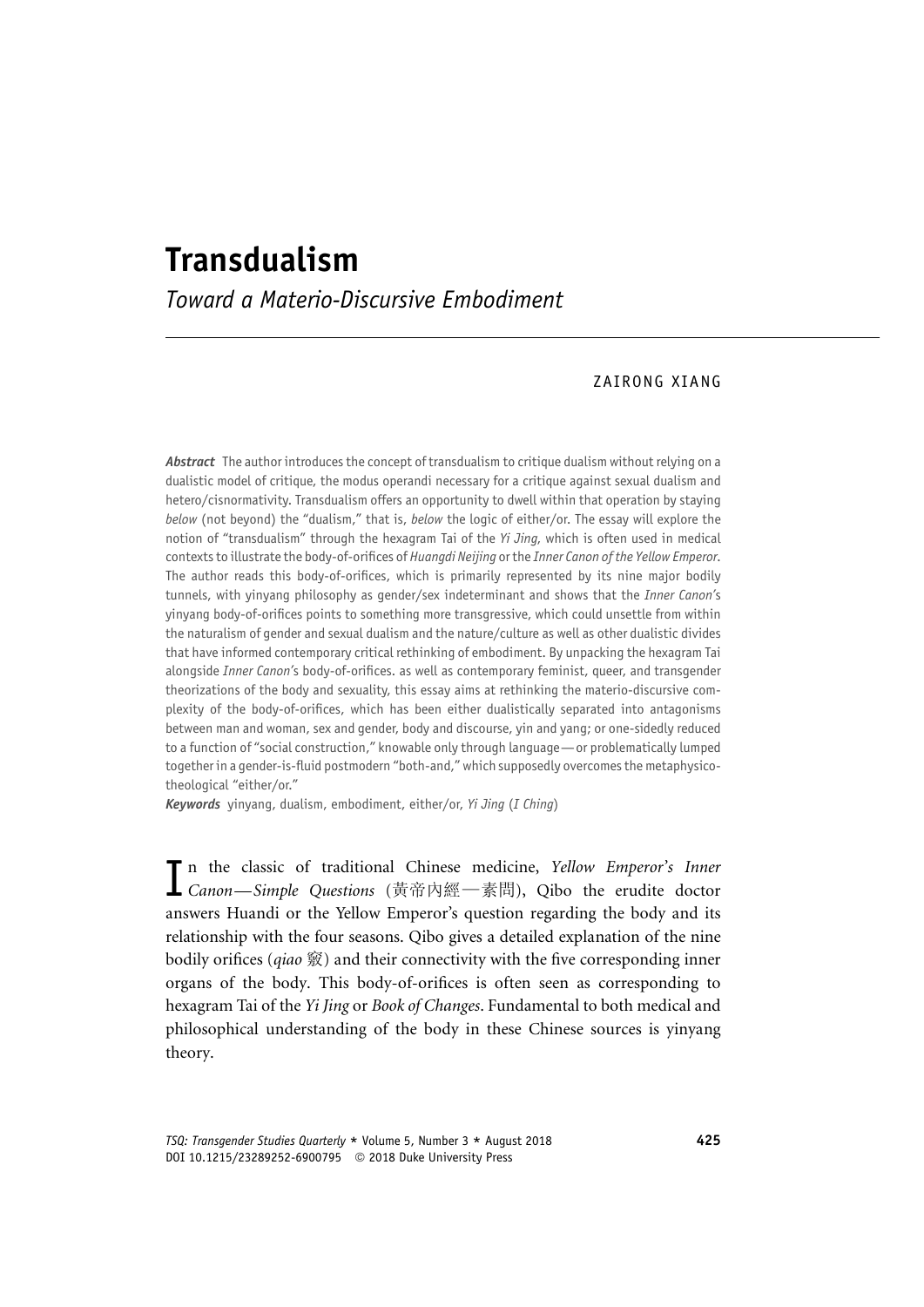In this article, I will closely examine the Inner Canon's body-of-orifices through yinyang theory and the hexagram Tai, aiming at complicating the dualism of male/female and masculinity/femininity, as well as the dualism of sex/ gender and matter/discourse, central to contemporary feminist, queer, and trans theorizations. This yinyang body-of-orifices, I suggest, provides a rich model for rethinking the body and embodiment as a materio-discursive formation that goes beyond, or rather, below the either/or logic, and it could potentially unsettle from within the naturalism of gender and sexual dualism and the nature/culture, matter/discourse as well as other dualistic divides that underlie contemporary critical rethinking of embodiment. I call this materio-discursive yinyang correlation mapped onto the porous body "transdualism."

Transdualism furthers the critiques of dualism without relying on a dualistic model of critique, the modus operandi necessary for a critique against sexual dualism and hetero/cisnormativity. The essay will explore the notion of "transdualism" through yinyang theory and hexagram Tai, as well as contemporary critical theorizations of sexual embodiment, especially in the context of trans and queer theories. First, we will conceptualize a decolonized and "destraightened" yinyang theory with the help of both an etymological inquiry into the concept and its originary philosophical articulations in foundational texts such as the Yi Jing, Huangdi Neijing, and Dao Dejing. Then, we will move to examine hexagram Tai of Yi Jing with Oibo's body-of-orifices as a transdualistic theory of the body and further discuss its implications for our radical rethinking of embodiment and sexuality, joining the broader debates in feminist, queer, and transgender theories. The article will end by reexamining contemporary debates between theorists on the issue of materiality central to theorizations on trans embodiment through the lens of yinyang transdualism.

By unpacking the hexagram Tai alongside Inner Canon's yinyang body-oforifices as well as engaging with contemporary feminist, queer, and trans theorizations of the body and sexuality, this essay ultimately aims at rethinking the materio-discursive complexity of the body-of-orifices, which has been either dualistically separated into antagonisms between man and woman, sex and gender, body and discourse, yin and yang, or one-sidedly reduced to a function of "social construction," knowable only through language, or problematically lumped together in a gender-is-fluid postmodern "both-and," which supposedly overcomes the metaphysico-theological "either/or."

## Contraria Sunt Complementa

In Chinese (and to a large extent East Asian) cosmology, woman and man, moon and sun, and other dualistic pairs are shorthand for the two fundamental forces, yin and yang. Since yin is conveniently interpreted as female/moon/passivity and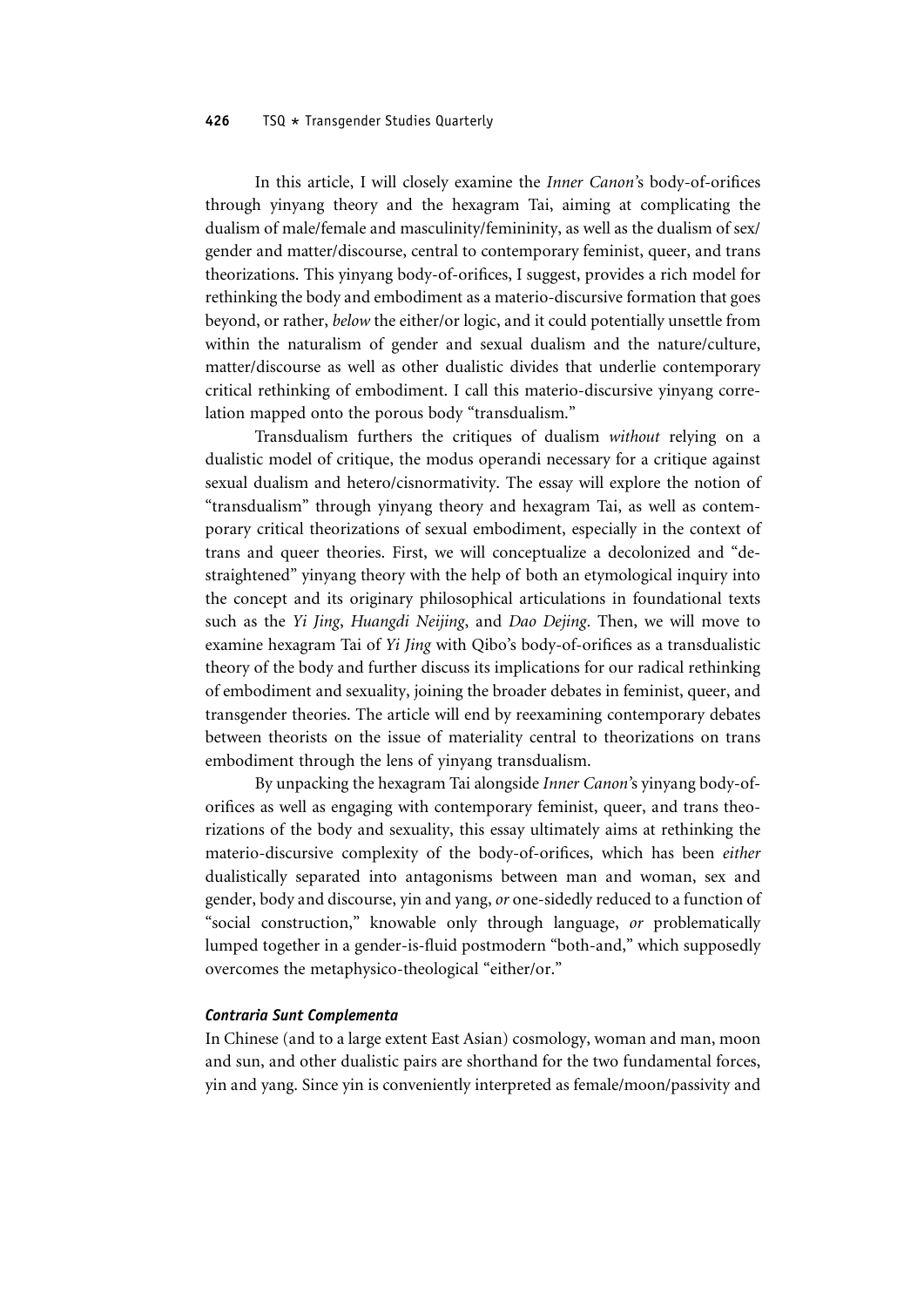yang as male/sun/activity, it seems to be nothing more than just another heterosexist cosmologic dualism, not very different from the dominant dualism in Western metaphysics that has been under critical examination by feminist, transgender, queer, as well as postcolonial and decolonial thinkers. The long history of masculine domination and pervasive heteronormativity in China further confirms this kind of reductive reading of yinyang. Then, what is yinyang, the utterly familiar yet often misapprehended concept that captures cosmic propensities? And what does yinyang have to do with our discussion of trans issues?

The short transliteration "yin and yang" or "yinyang," already shows an unconventional order of words: "yin and yang" and therefore "woman and man," "moon and sun," "passive and active." The masculine habit of appearing first is reversed at least at the linguistic level. Since one would never say "yangyin" or "yang and yin," one might at least pause for a moment before rushing into turning yinyang into another representation of (hetero-)masculine domination.

Etymologically, yin means the northern, shadowy side of the mountain and *yang* the southern, sunny side.<sup>1</sup> Already in this observation, we can see that the attribution of yinyang to the different sides of the mountain depends on a geographical feature of China, whose location in the northern hemisphere makes it possible to relate the mountain's northern side to "shadowiness." Yinyang is a contextual cosmology. If we take the northern hemispheric location for granted, the boundary between the northern side and the southern side of the mountain also depends on the movement of the sun. Since the sun's movement changes (according to an unchangeable route), the boundary between yin and yang and also their differences are very clear yet difficult to demarcate, although it is by no means random or unpredictable.

The problematic understanding of yinyang as a dualistic pair can be seen, for example, in Alenka Zupančič's "Sexual Difference and Ontology," in which she lumps yinyang with other "traditional ontologies and traditional cosmologies," which she claims to be "strongly reliant on sexual difference, . . . [such as] Ying-yang [sic], water-fire, earth-sun, matter-form, active-passive— this kind of (often explicitly sexualized) opposition was used as the organizing principle of these ontologies and/or cosmologies . . . based on them" (2012). Mladen Dolar similarly claims, via Lacan's ill-informed interpretation of yinyang as a "primitive science . . . of sexual technique" (Lacan 1998: 151), that "Aristotelian ontology is like our Western version of yin-yang, it makes analogous assumptions about hyle and morphe, matter and form, the feminine and the masculine, the passive and the active." (Dolar 2012). Although there are dualistic components in yinyang, an important and often misapprehended point to which I will return later, the two contradictory tendencies are at the same time in the process of constantly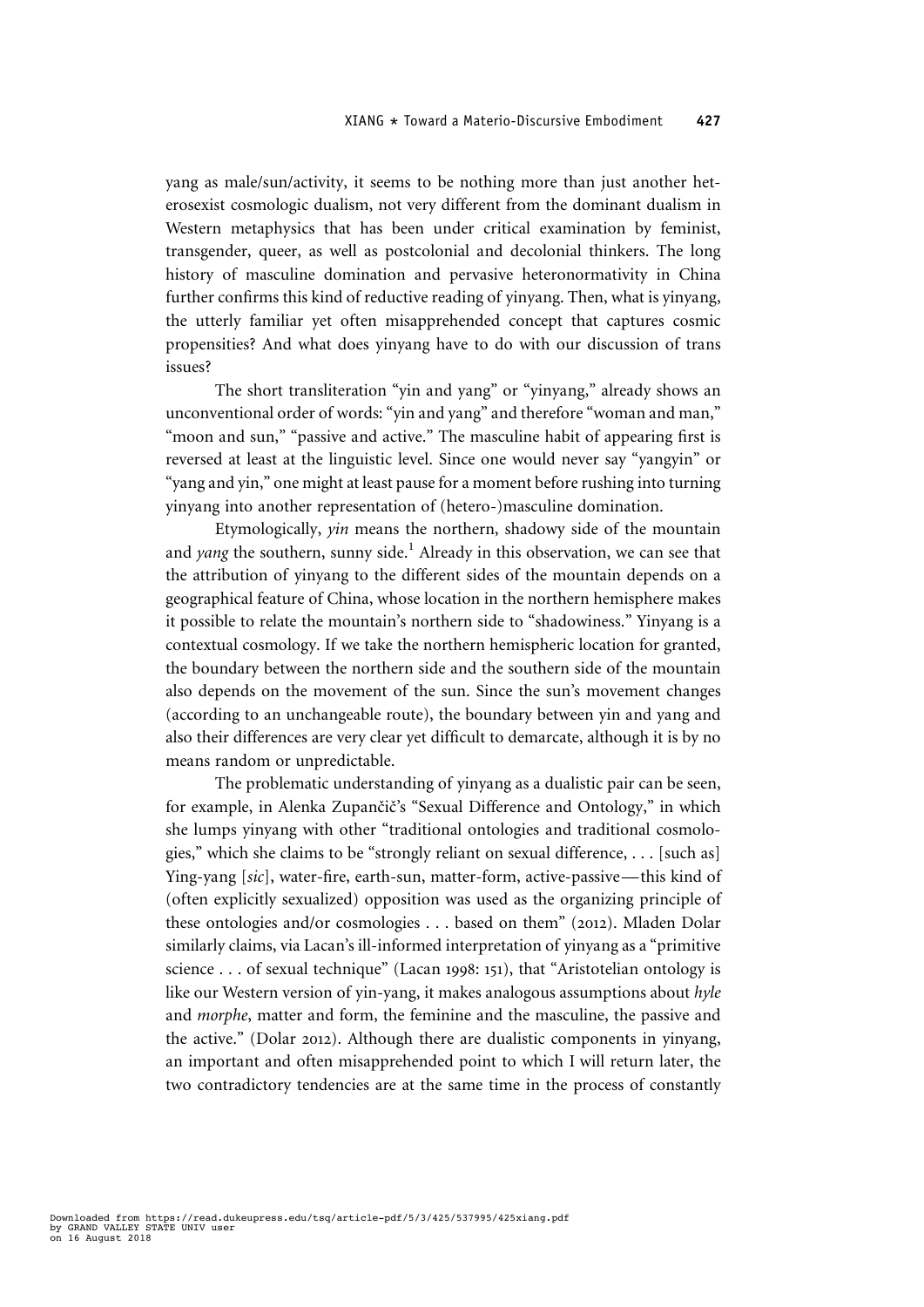becoming each other. That is to say, they are not two ontologically separated entities that would be joined together with and as in the very term yin and yang. To tease out the complex yinyang relationality and to avoid misapprehension of yinyang as a sort of ontology of sexual difference, it is important to stress that the yin and the yang are *either* mutually restraining  $(\bar{\pi})$  *and* mutually generative  $(\pm)$ .<sup>2</sup>

Yinyang marks an unchangeable principle of (non-)changing. Very different from the binary oppositional dualism that dominates Western philosophy, yin and yang is/are either different and the same. It is precisely the reason yinyang is rarely referred to as "yin and yang" in Chinese, but rather as 陰陽—yinyang. This two-as-oneness of yinyang indeed posits a linguistic problem in English: yinyang is or yinyang are? To mark the philosophical specificity of the term, the coinage "yinyang" and the third-person singular will be used. However, yinyang is not a complete merging of *yin* and *yang*. Their togetherness retains their differences. Examples abound where the yin and the yang are separately mentioned: the Confucian commentary on the Yi Jing titled 繫辭 or "Commentary on the Appended Phrases" puts yinyang separately: 一陰一陽之謂道 (one yin and one yang, this is called Dao) (B. Wang 2011: 345); and in the Daoist classic 道德經 or *Dao Dejing*: 萬物負陰而抱陽 (all things carry yin yet embrace yang) (chapter 42). Ultimately, however, the yin and the yang are either different and the same, just as it is stated in the beginning of *Dao Dejing*, 此兩者, 同出而異名 (these two, they come from the same place yet bear different names) (chapter 1).

Capturing the dynamics of yinyang by way of understanding them/it as the spiritual and the material, François Jullien claims that"the spiritual and the material are bound together here, indissociably linked, continuously depend; . . . They are the dual, joint dimension of all process and do not let themselves be formed into separate levels of domains" (2015: 85). He also states in the previous paragraph, "Some twenty-five centuries later . . . , [yinyang] is still a matter in China" (84; my emphasis). It is worth pondering on this still for a moment, and I will also elaborate what I mean by a "decolonized and de-straightend" yinyang theory.

Jullien's statement might echo what Johannes Fabian has famously termed "the denial of coevalness," that is, the idea of a timeless "Orient" locked in history (2014). Contrary to the Orientalist tendency of seeing yinyang as an unchanging or unchangeable "Chinese concept," yinyang undoubtedly has a long history of change, especially after it entered philosophical treatises after the Warring States period. A very important example of yinyang's drastic transformation dates to the Han Dynasty and the work of the eminent Confucian scholar Dong Zhongshu (179–104 BCE). Robin Wang points out that Dong's transformation of yinyang harmony (和, he) to a regulating unification (合, he) has philosophically prepared for the long-lasting patriarchal subordination of women in China (2005a). In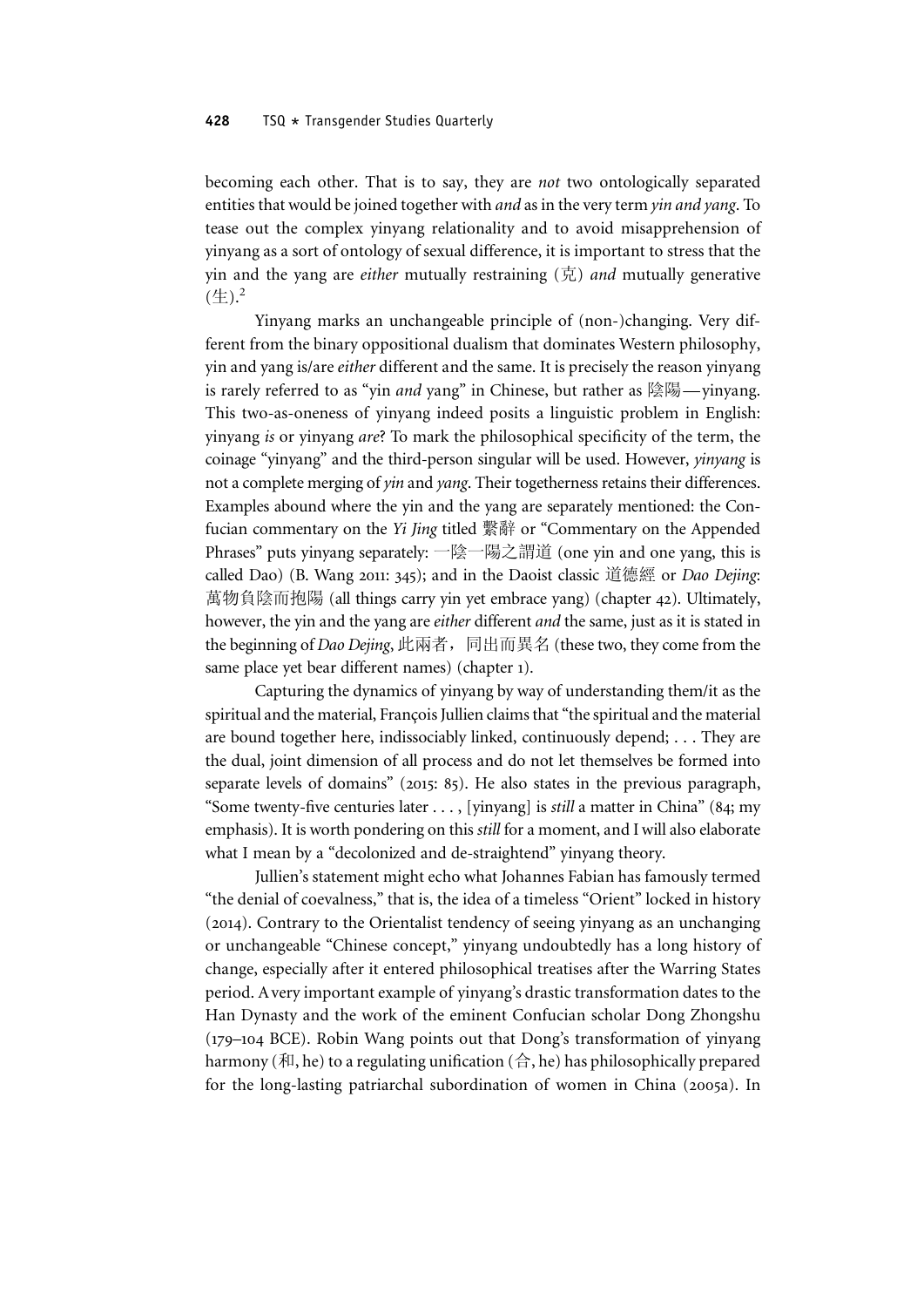Dong's formulation, yinyang is very much understood as yin and yang, not very different from its modern, misunderstood form. Arguably, from Dong on, observations of yinyang as static gendered roles become more common. For example, Zhou Dunyi (1017–73) of the Song Dynasty in his influential treatise on the Taiji symbol has theorized that "the dao of Qian gives birth to man; the dao of Kun gives birth to woman" (乾道生男, 坤道生女), a sexual dualism that cannot be found in the original Yi Jing text (Wang 2005b: 310).

Let us go back to the question of Orientalism within the scope of the coloniality of knowledge. Another significant risk of the critique of Orientalism is to retain the West as the one and only speaking subject, even when it is being criticized. I mean to say that the critique of the Orientalist projection of an East that never changes should not impede us from seeing, recognizing, and appreciating the possibility of nonchangeability (as part of change), that is, something that is enduring, everlasting, and still relevant, from time immemorial. "Twentyfive centuries later, it is *still* a matter in China."<sup>3</sup> If we agree that a decolonized reading means methodologically foregrounding non-Western and nonmodern cosmologies, then it is important to dwell a bit on this changing-nonchanging correlation within the critical tradition of yinyang and Yi Jing.

Let us look at the title of the foundational text of Chinese philosophy, which the above-mentioned work by the French Sinologist is about, the Yi Jing. Consisting of sixty-four hexagrams based on a complex multiplication of the two cosmic propensities of yinyang, Yi Jing attempts to represent cosmic phenomena and their constancy and mutations. The tension and correlation between yin and yang is captured in the title of the book, 易經 (*Yi Jing*). Often translated as "Book of Changes," Yi Jing could be more accurately translated as the "Unchangeable Script of (Non-)changeability." While 經 (jing) etymologically means "the warp", that is, the unchangeable line of weaving,  $\frac{1}{2}$  (yi) connotes at once effortlessness (簡易), changeability (變異), and nonchangeability or invariability (不易).<sup>4</sup> Yi Jing as unchangeable scripture of (non-)changeability is made possible by the dynamic correlation of yinyang: while yang ascends and vaporizes, yin descends and concretizes, yin's propensity for rigidity and stillness is equally as forceful as yang's propensity for flexibility and mutation. In light of this, I argue that while it is necessary to critique the Orientalist "denial of coevalness," it is at best only a partial "decolonization." The critique should not automatically overlook the (possibility of) unchanging relevance or "haunting" of a concept from the past in the present. Yinyang still matters in contemporary China, despite and because of its long history of mutation.

Further, in the intellectual history of yinyang philosophy, Dong Zhongshu's reinterpretation of yinyang as a hierarchical order of yin's subordination to yang stands out as an early form of heteronormativity. Long before "the invention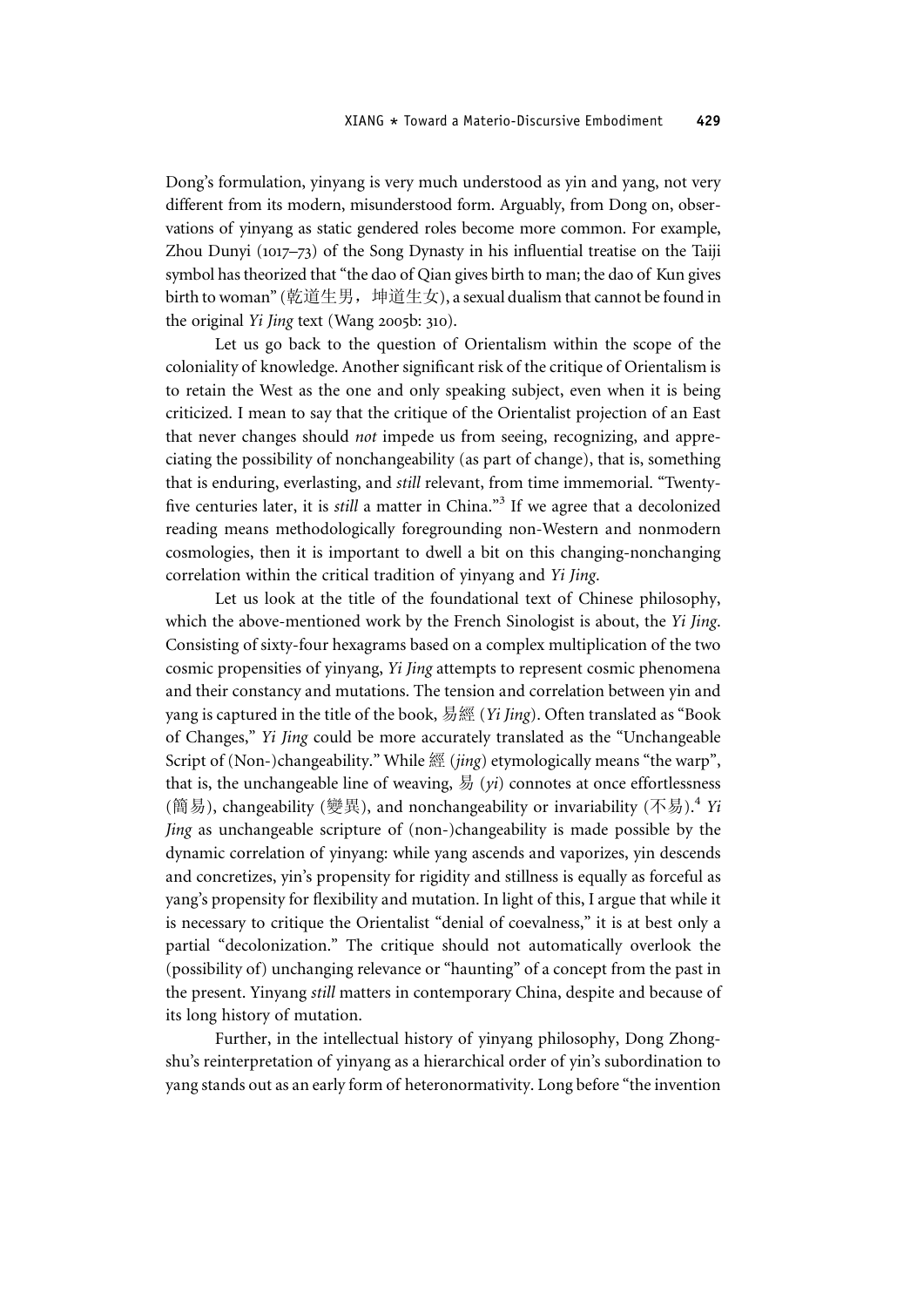of heterosexuality" or the modern/colonial heterosexualism (Katz 2007; Lugones 2007), yinyang was already made into a rather explicit heteronormative ideology. A further step of decolonization is to resist reinforcing the West's "monopoly of evil." The benevolent critique of Eurocentrism, more often than not, reinscribes the West as both the origin of all evil and the sun of all truth. This can be seen in the phenomenon of progressive scholarship criticizing the "West" while habitually relying solely on Western thinkers (the most prominent examples being white cismale French postwar thinkers) and being reluctant to engage with any non-Western intellectual works, in particular those not written in English, French, or German.<sup>5</sup> Precisely because of its lasting relevance in Chinese culture, yinyang with its heteronormative underpinning needs to be de-straightened and its reading decolonized so as to pave the way for a queer, transdualistic yinyang to emerge as a theoretical source for contemporary debates on gender/sexuality and embodiment.

The above-mentioned brief example of yinyang's modification, transformation, and solidification within Chinese intellectual history alerts us against an Orientalist imaginary of the unchanging "ancient wisdom" whose flip side is always that of an indistinguishable swamp, deprived of history and difference, politics and struggle (Chiang 2012). While it is true that yinyang is"only employed to express a relation; one notion is the opposite of the other, the one is positive, the other negative"(Alfred Fork in R. Wang 2012: 7), it is dangerous and unhelpful to suggest that "yin and yang do not mean anything in themselves at all" (8), suggesting an inability or unwillingness to distinguish between them. This convoluted question leads us back to the question of dualism. Rather than dualism, a stronghold of Western metaphysics and Christian theology, Robin Wong suggests, for example, that yinyang thought "appeals to integrated processes rather than divided dualisms" (14).

It is true that yin and yang need to be understood in relation to each other and that their relationality enables yinyang to be nonessentialist, nondeterministic, and also nondualistic, at least in theory.<sup>6</sup> However, it is also correct to insist that yin is not yang, although it might be and is in fact becoming yang (and the other way around). Fung Yu-lan admirably illustrates this complexity as follows:

Everything can in one sense be Yang and in another sense Yin, according to its relation with other things. For instance, a man is Yang in relation to his wife, but Yin in relation to his father. The metaphysical Yang which produces all things, however, can only be Yang, and the metaphysical Yin out of which everything is produced can only be Yin. Hence in the metaphysical statement: "One Yang and one Yin: this is called the Tao." (2007: 278)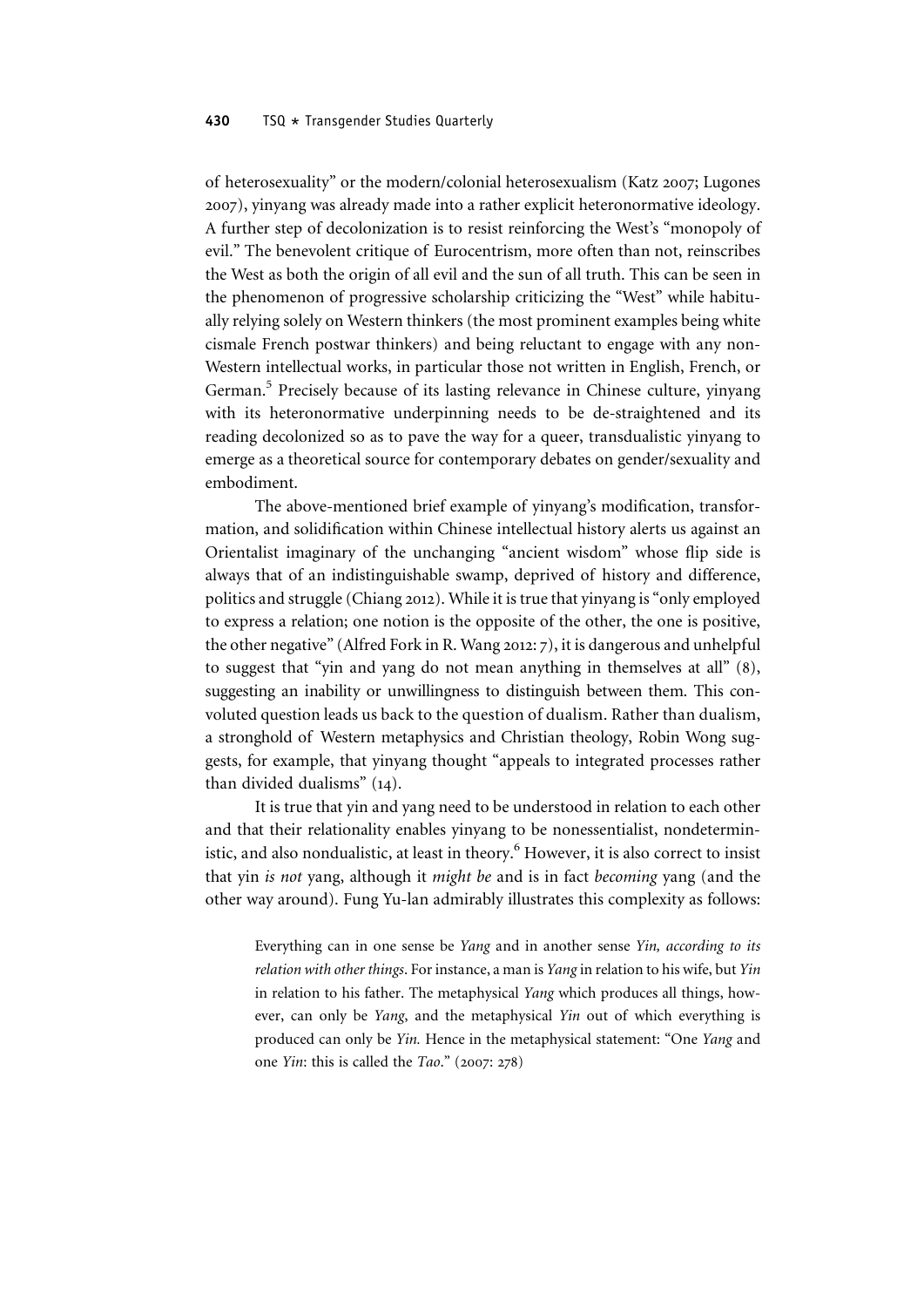That yin is not yang is vividly shown in Yi Jing's rich visual reservoir: for example, the earliest visual images 河圖洛書 deploy black-and-white dots to depict yin and yang, a strategy continued in the influential treatise of Taiji by Zhou Dunyi mentioned earlier and the well-known Taiji symbol. That the two cosmic propensities are represented with black and white, but not gray, which would be their integration, evades the facile postmodern "both . . . and."In color theory, we learn that black is produced by the "subtractive method" by adding all colored pigments together, while white is produced by the "additive method" by adding all colored lights together. Yin and yang, very much like black and white, posit a challenge to thought: how to understand their coexisting difference and distinguishable sameness. If metaphysical and theological dualism is a logic of "either/or"—a pitfall that underlies much of modern colonialism, sexism, homophobia, and transphobia the (postmodern) critique seeking to overcome it prefers a liberal"both . . . and" or a Deleuzian enumerative "and . . . and . . . and" (Deleuze and Guattari 1980: 36). "Gender is fluid" (together with "gender is socially constructed") has almost become a new axiom. The linguistic turn's enormous impact on gender theory cannot be overstated. However, the "turns" more often than not reproduce a dualistic either/or at the very moment of the turn. The old phallocentric "either/or" is overcome dualistically by a new paradigm of "both . . . and" or "and  $\ldots$  and  $\ldots$  and."

## Body-of-Orifices

In chapter 4 of Huangdi Neijing—Suwen, titled "Jinkui zhenyan" (金匱真言, "The True Words from the Golden Closet"), Qibo explains the correspondences between inner organs and bodily orifices (*qiao*  $\hat{\mathbf{g}}$ ) as well as their connections to the four seasons, and a wide range of natural and cultural experiences such as colors, musical notes, and tastes. The liver has its orifice in the eyes, the heart in the ears, the spleen in the mouth, the lung in the nose, and the kidney in the "two yin orifices," namely, the genitals and the anus. $<sup>7</sup>$ </sup>

Hexagram Tai of the I Ching is often invoked in medical theory and theory of the body to illustrate what I call "body-of-orifices." In Shanju Xinyu, Yang Yu writes 蓋自此 [人中] 而上, 眼耳鼻皆雙竅; 自此而下, 口暨二便皆單竅; 成一泰卦耳 (from this point [the philtrum] above, the eyes, the ears, and the nostrils are all double orifices; and from this point below, the mouth and the two openings [the genitalia and the anus] are all single orifices; [together they]



form hexagram Tai) (2006: 209). Like other hexagrams, the hexagram Tai is a combination of two trigrams. Each trigram is a combination of two kinds of lines: the open/short lines signifying yin and the full/long lines meaning yang

Figure 1. Hexagram Tai  $(f_1, f_2)$ . In this particular hexagram, the upper trigram is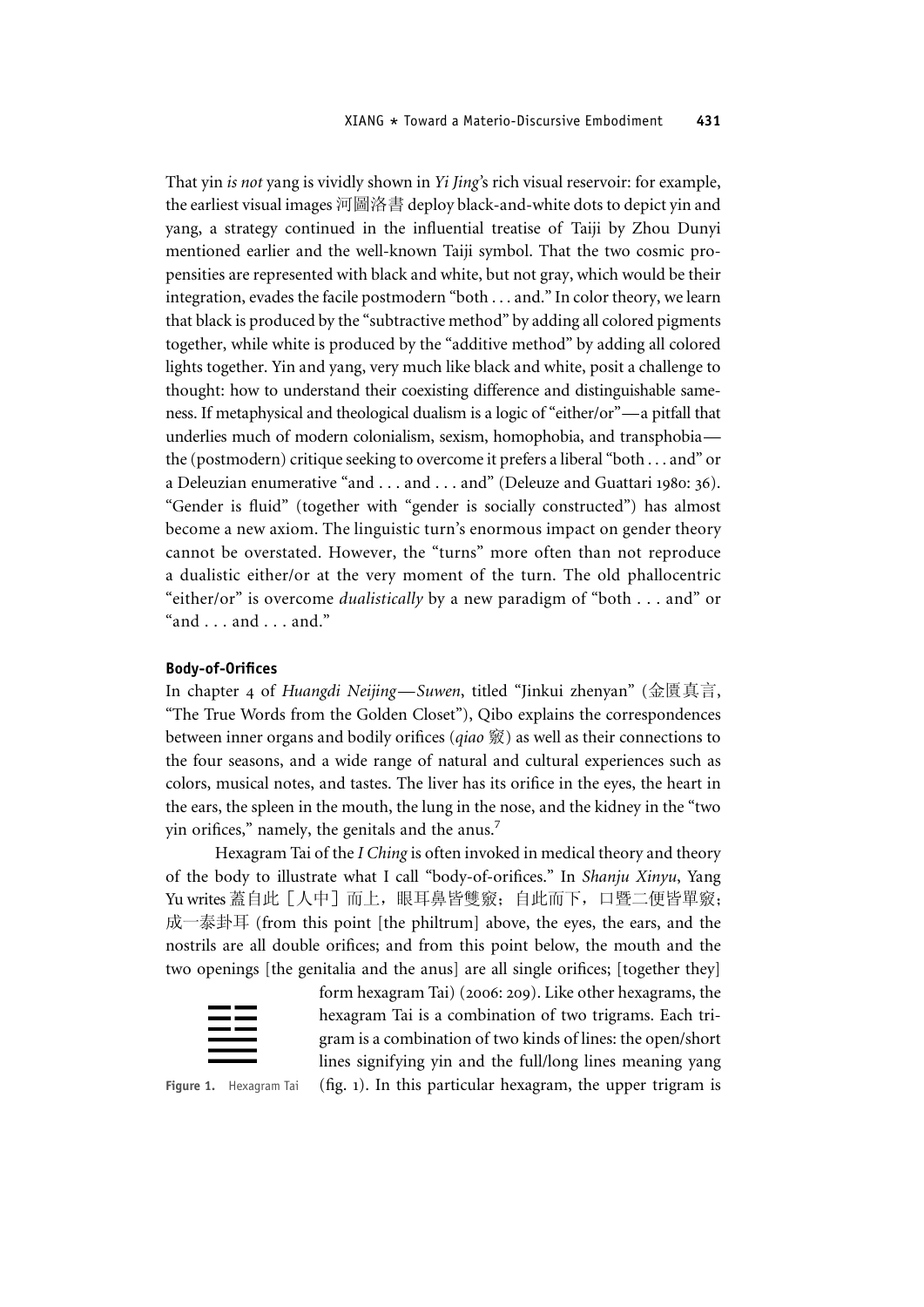made of three yin lines and the lower trigram of three yang lines. The "great stability" or "peace" (Tai) has an all-yin upper trigram, known as  $kun$  (坤) and an all-yang trigram known as  $qian$  (乾). Kun is above and Qian is below. Since yin has the propensity to descend and yang to ascend, the hexagram actually embodies a status of intermingling or coitus. The great stability is made of the dynamic interaction of two contradictory propensities of the universe.

If we agree with the relational account of yinyang, that yin is the negativity of yang, this mingling of yinyang potentially balances out gender. Yet these contradictory propensities are not mathematical in that "A +  $(-A)$ " and their addition would lead to annihilation represented (strategically) by the number zero. By "strategic," I want to remind the reader that "zero" posits both nothingness (無, not having) and potential (有, having had). As the commentary accompanying the Yi Jing on the Judgment, Tuan (彖), states, 天地交而萬物通也 (Heaven and Earth interact, and the myriad things interchange smoothly).<sup>8</sup> The intermingling of the oppositional-complementary propensities, instead of producing annihilation, gives rise to a status of stability that resembles a temporary erasure of differences while retaining constant propensities for differentiations. Their mingling initiates, substantiates, and is instantiated by the "ten thousand things" (萬物). "Things" (物) is not "'entities in isolation' (what in European philosophy would be 'substance'), but rather phenomena, events and even histories" (R. Wang 2012: 49). Léon Vandermeersch puts it succinctly: "La pensée chinoise saisit la nature des choses non pas comme sub-stancielle, c'est-à-dire comme fondamentalement stable, mais comme sub-mutationnelle, c'est-à-dire fonndamentalement changeante" (Chinese thought understands things not as substantial, that is to say, as fundamentally stable, but as submutational, that is to say, fundamentally changing) (2013: 111–12). In this sense, the seemingly genderless hexagram Tai is pregnant with all possible variations of genders and nongenders. Each one has its own place in the cosmos (after all, yinyang is a cosmology that attempts to capture the myriad things in the universe), yet the boundary between the discrete ones is never clearly demarcated. The porosity of the body exemplifies this permeability. However, what is at stake here is not to simply debunk the ontology that assumes the *substantial* self-sufficiency of entities, a task that has been performed throughout history even within the conveniently overarching category of"European philosophy." What I want to ask, with the help of the *submutational* yinyang, is how can we take into consideration both discreteness and porosity, or a trans-feminist politics "resistant to any fixed difference as well as to any indifference to difference" (Keller 2003: 166).

## 1. The Unobstructed Bodily Openness

Huangdi Neijing, as noted earlier, explains the human body through its innerouter connectivity. Putting aside the link between the inner organs and their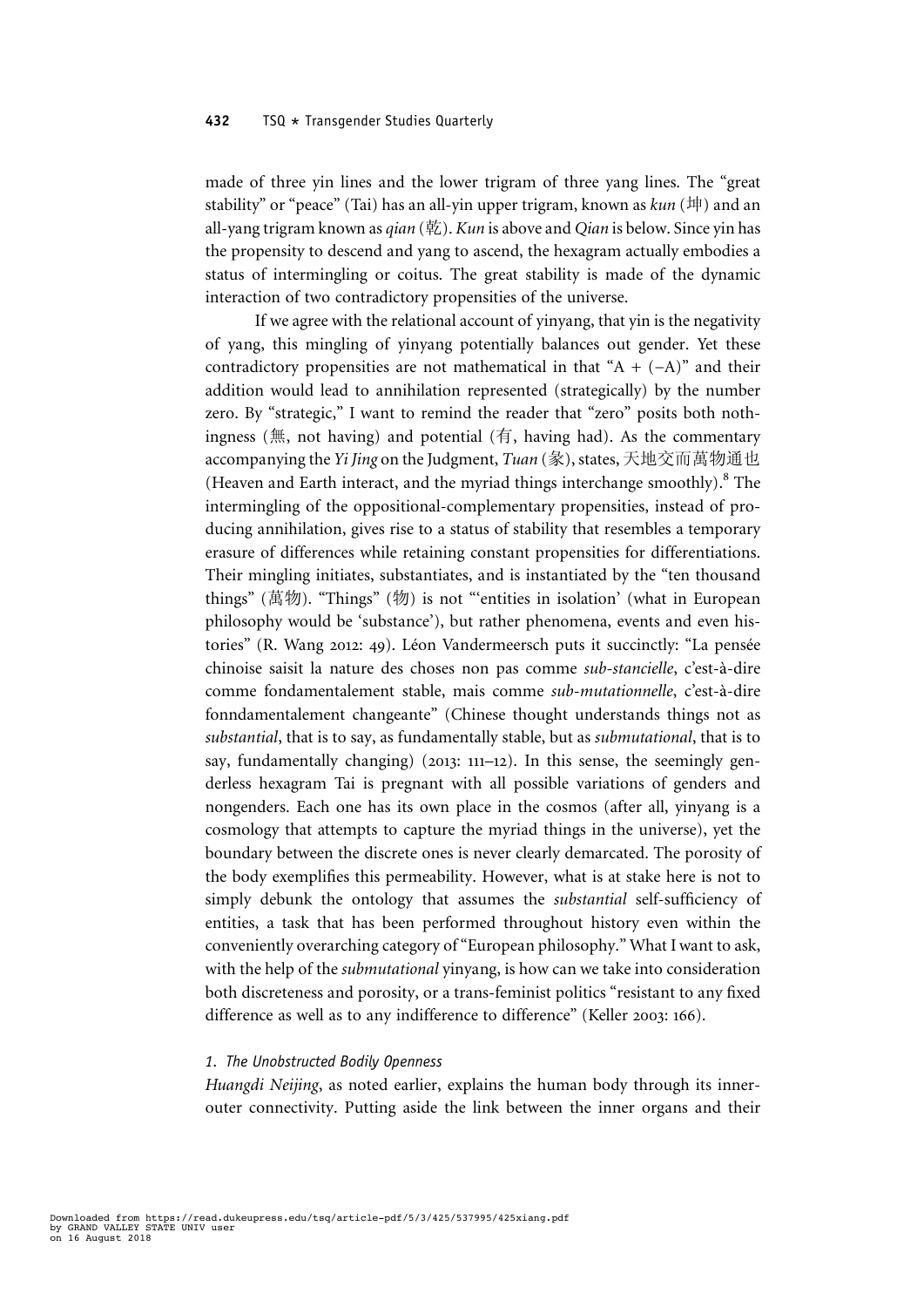corresponding orifices, I will dwell on the qiao or orifices. The hexagram Tai is here to help us on a visual and abstract level to rethink profoundly what is a body. We observe that the upper trigram of hexagram Tai is made of three yin lines (fig. 1). They can be seen as representing three pairs of bodily orifices: the eyes, the ears and the nostrils; whereas the lower trigram consists of three yang lines representing three single orifices of the body: the mouth, the genitalia, and the anus. Here I want to emphasize that the porous body is understood through its open orifices, in which the penis is nothing more than an orifice, undifferentiated from the vagina. They are both called "yin orifices" (陰竅) and are represented in hexagram Tai with yang lines in the yang sphere of Qian (乾) situated on the lower part of the hexagram. Anatomically, the penis, belying all attempts to make it phallic (that is, only penetrating), does contain a hole, the urethra that one needs to keep unblocked and penetrable (tong 通). The Chinese word tong 通 (unblockedness) is used in Xugua Zhuan (序卦傳) to explain hexagram Tai: "hexagram Tai, that is unblocked-ness" (《泰》者, 通也).

This smoothly unblocked, or porous and penetrable body is both material and discursive. Social constructivism alone cannot provide an adequate explanation. At this moment of the visual abstraction of the human body in the hexagram Tai, the body is neither sexed nor gendered. This transgressive and sexless/genderless body full of orifices seems to have gotten on the nerves of Chinese intellectuals throughout history. Qian Zhongshu, for example, recounts several contestations that are quite unhappy with the gender/sexual ambiguity implied by the hexagram. For example, in《逸周書•武順解》ren zhong, or philtrum, is here referred to as the "middle of the body," meaning the (male) genital (2007: 1:25).

# 2. The Nonheteronormative Reproductivity

Looking at hexagram Tai as a "representation" of the body, we observe some intriguing facts. The body is understood through its "absence"; its holes could have been potentially cast as "nothing to be seen" à la Freud. The yin trigram Kun is above the yang trigram Qian, that is, the natural order of sky (Qian) above earth (Kun) has been reversed in this hexagram. This reversal seems to be disturbing to Wang Bi, who was very likely influenced by Dong Zhongshu's dualistic interpretation of yinyang as a static hierarchy. He feels the necessity to insert a commentary on hexagram Tai: 上下大通, 則物失其節 (When what is above and what is below achieve interaction on such a grand scale, things lose their proper place and time).<sup>9</sup> This observation is not supported in the original text of hexagram Tai (泰。小往大來, 吉亨 [Tai is such that the petty depart, and the great arrive, so good fortune will prevail]) or in the two original commentaries, for example, 彖曰:泰。 小往大来,吉亨,則是天地交而萬物通也,上下交而 其志同也 (Commentary on the Judgments: "The petty depart, and the great arrive,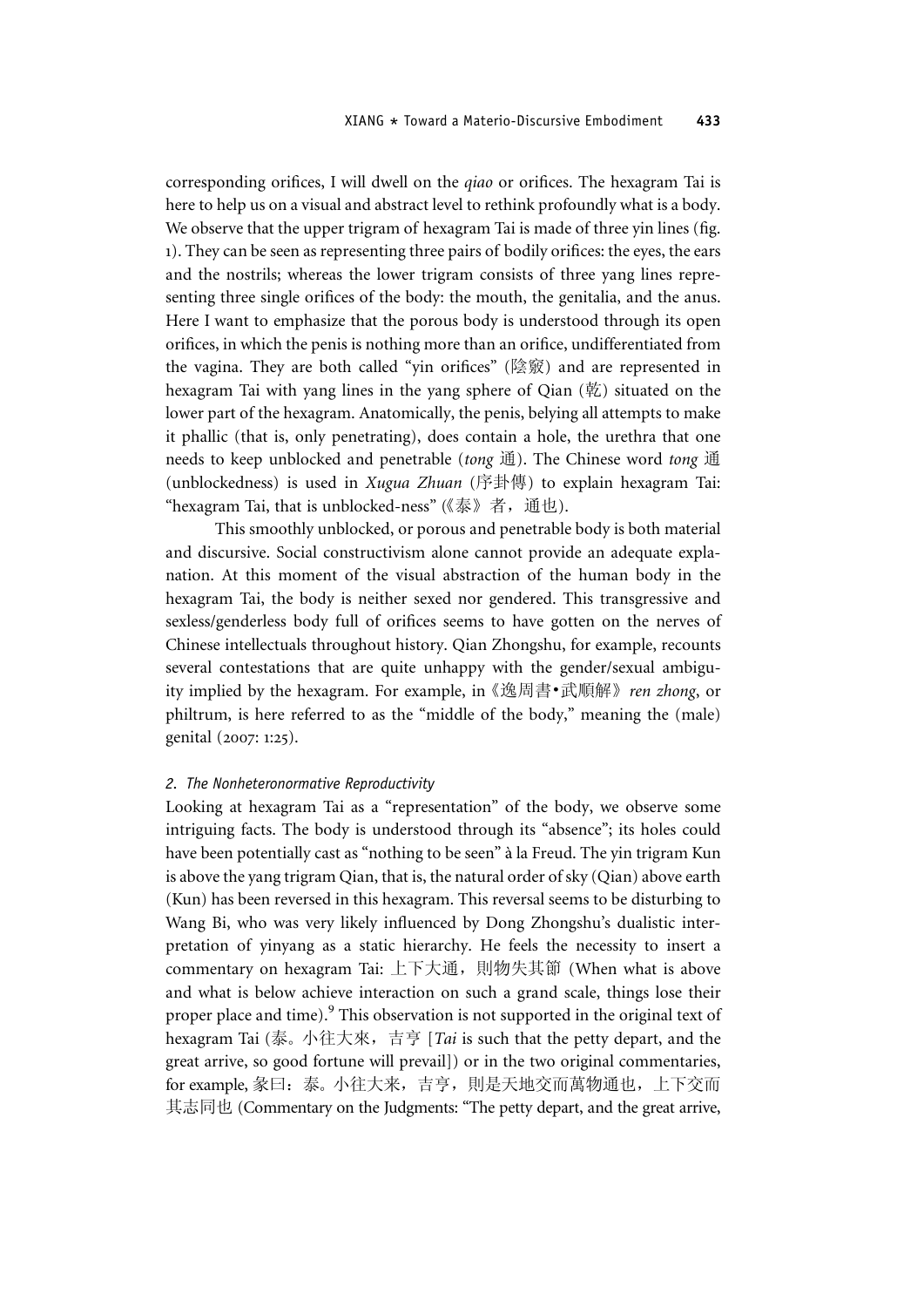so good fortune will prevail." That is, Heaven and Earth interact perfectly, and the myriad things go smoothly. Those above and those below interact perfectly, and their will becomes one). $^{10}$ 

Richard John Lynn, translator of the annotated version of the Yi Jing by Wang Bi, further spells out what Wang means here in a footnote: "At a time of such fructification, nature is, in effect, out of control, and it requires a true sovereign to bring order to things" (1994: 210). "Fructification" and "order of things" call to mind what in queer theory would be called "reproductive heteronormativity." Much energy has been spent on disputing heteronormativity, for which reproduction or "fructification" indeed serves as a central target for critical reflection and deconstruction. From the critique of the "child" to "reproductive futurism," further to chrononormativity, reproduction seems to be undoubtedly antagonistic to queerness. Queerness has been understood as "the exception to the conventional ordering of sex, reproduction and intimacy" (Chen 2012: 11). The theoretical sophistication and political usefulness of these critiques notwithstanding, aligning the queer with antireproduction or nonreproduction seems to be rather straightforward. Is queerness antithetical to reproduction? Or are reproductivity and heteronormativity interchangeable? Is a nonheteronormative reproductivity, or even nonreproductive heteronormativity, possible?

The answers to these questions might be found in Yi Jing's two hexagrams: hexagram Tai and the one that follows. They seem to promise a reversal or at least de-straightening of the certainty of heteronormativity and, to some extent, of the critique of it, namely, the queer theory of antinormativity/reproductivity. As if to preempt the attempt to heteronormativize hexagram Tai, the hexagram that follows Tai does resemble the "natural order," in which the yang-Qian-sky is above yin-Kun-earth. This hexagram is Pi  $(\overline{\Phi})$ , Stagnation, or Obstruction. Hexagram Pi represents the missionary position, one of the many cultural signifiers for reproductive heteronormativity. It summarizes the old hierarchy of man over woman, supposedly confirmed by the straightforward natural order of sky-above-the-earth, which is also, through metonymy, masculinity (sky) above femininity (earth). If we translate these duals into yinyang vocabulary and the hexagram, it would be exactly the hexagram Pi  $(\overline{\text{f}})$  that consists of the all-yang trigram Qian above the all-yin trigram Kun. Pi is the reversal of Tai.

Since yang ascends and yin descends, in the hexagram Pi the two propensities depart from each other, without communication, stagnated. The noncomplementary contradictions or the nonassimilating differences result in stagnation: each one transcends into annihilation. The word  $\overline{\Phi}$  is part and parcel of negativity. Commonly used to connote "denying" (pronounced as  $f_0u$ ),  $\overline{\oplus}$  (here pronounced as pi) means wickedness or stagnation. The commentary on the images accompanying hexagram Pi clearly states, 象曰:天地不交,否 (Heaven and Earth do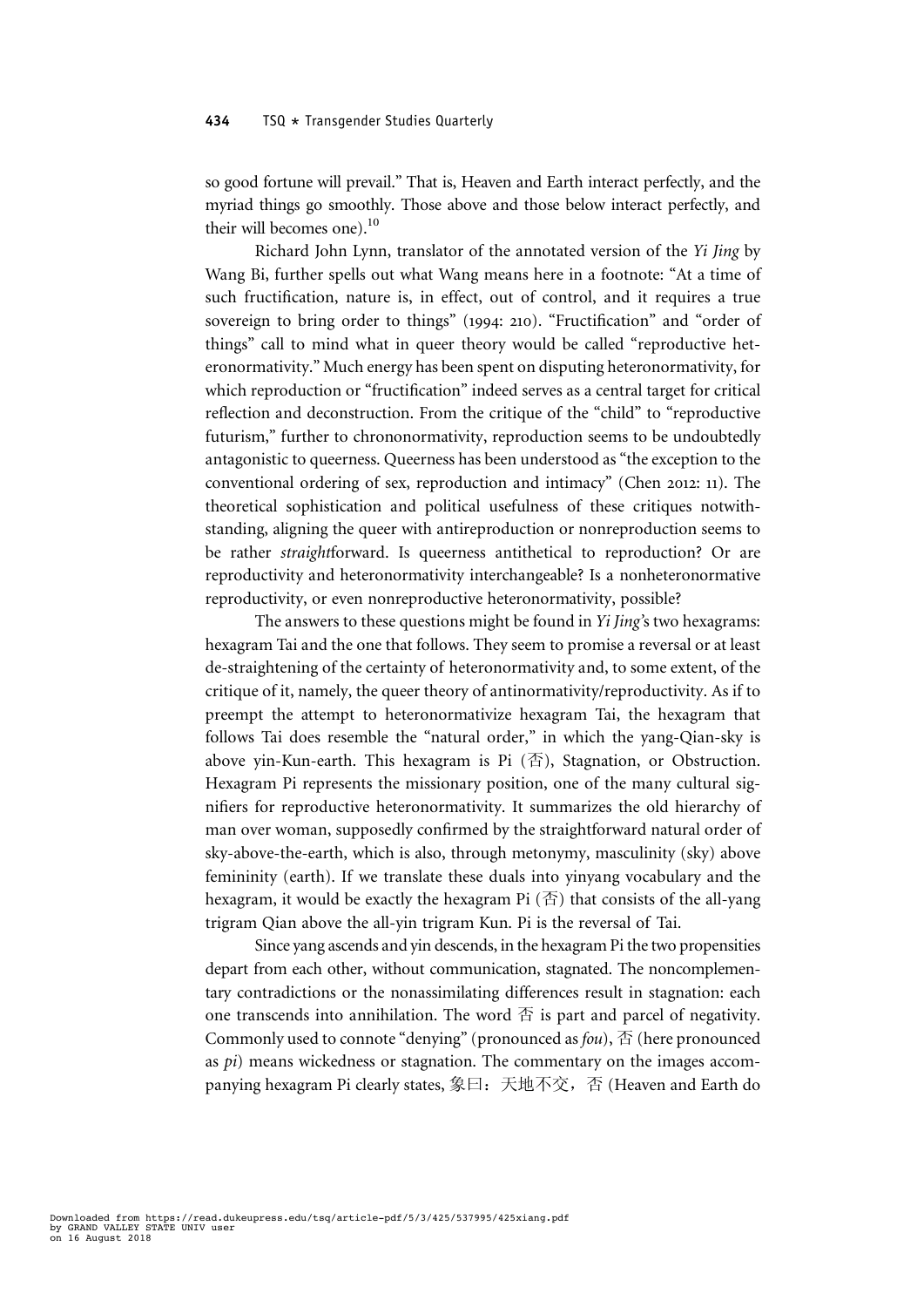not interact: this is the image of Obstruction).<sup>11</sup> The hexagram that immediately follows hexagram Tai associates the heteronormative order of things with negativity and stagnation, which resonates with the "death drive" or "no future" signature of queerness à la Lee Edelman and the "antisocial thesis" of queer theory (Edelman 2004; Caserio et al. 2006). As Edelman states in his influential No Future,"The queer comes to figure the bar to every realization of futurity" and that "rather than rejecting, with liberal discourse, this ascription of negativity to the queer, we might . . . do better to consider accepting and even embracing it" (2004: 4). I am not making an exception out of Edelman's proposition on negativity. On the contrary, when he suggests that we embrace it, "it" points not to negativity per se but to "this ascription of negativity to the queer." To embrace this ascription means "to withdraw our allegiance, however compulsory, from a reality based on the Ponzi scheme of reproductive futurism" (4).

But, what if negativity is ascribed to the "natural order of things"? What if the "bar to every realization of futurity" lies not in queerness per se but in the very straight-forwardness of these orders, particularly the order with a missionary position of heaven-masculinity-man above earth-femininity-woman? Is it not the case that reproductive futurity, indeed a Ponzi scheme, predicated on a promise of a future, ultimately secures a "future" predicated on death?

Tang Dynasty philosopher Kong Yingda further elaborated on Wang Bi's commentary on hexagram Tai: "When things lose their proper place and time, then winter is warm, and summer is cold; autumn begets things, and spring puts them to death." This can be rephrased, following the decolonized and destraightened reading of the two hexagrams we just performed (not against its grain but following its original course), as follows: when things follow their straight orders of the so-called proper place and time, then winter is warm, and summer is cold, autumn begets things, and spring puts them to death.

"Reproductive heteronormativity is put in the service of the mode of exploitation, mitigating risk and enabling ruin, because the world is imagined to have this great capacity to reproduce itself infinitely" (Anderson et al. 2012: 85). If we follow Edelman that "the Child as futurity's emblem must die," from an ecological point of view, with which I Ching is primarily preoccupied, questions of heaven and earth, the Mother (Nature, Panchamama, Mother Camp) must not. What is queerest about us is probably not a will, a "willingness to insist intransitively— to insist that the future stop here," but that queerness is the very natural condition for futurity and no future. Again, the dualism of life/death, queer/Child might be rethought *below* the heteronormative logic of binary opposition."Reproductive heteronormativity, that most cherished and fantastical notion . . . may in fact threaten the exact world that gives it rhetorical strength" (Azzarello 2016: 138). Taking his conclusions from the neo-Confucian cosmologist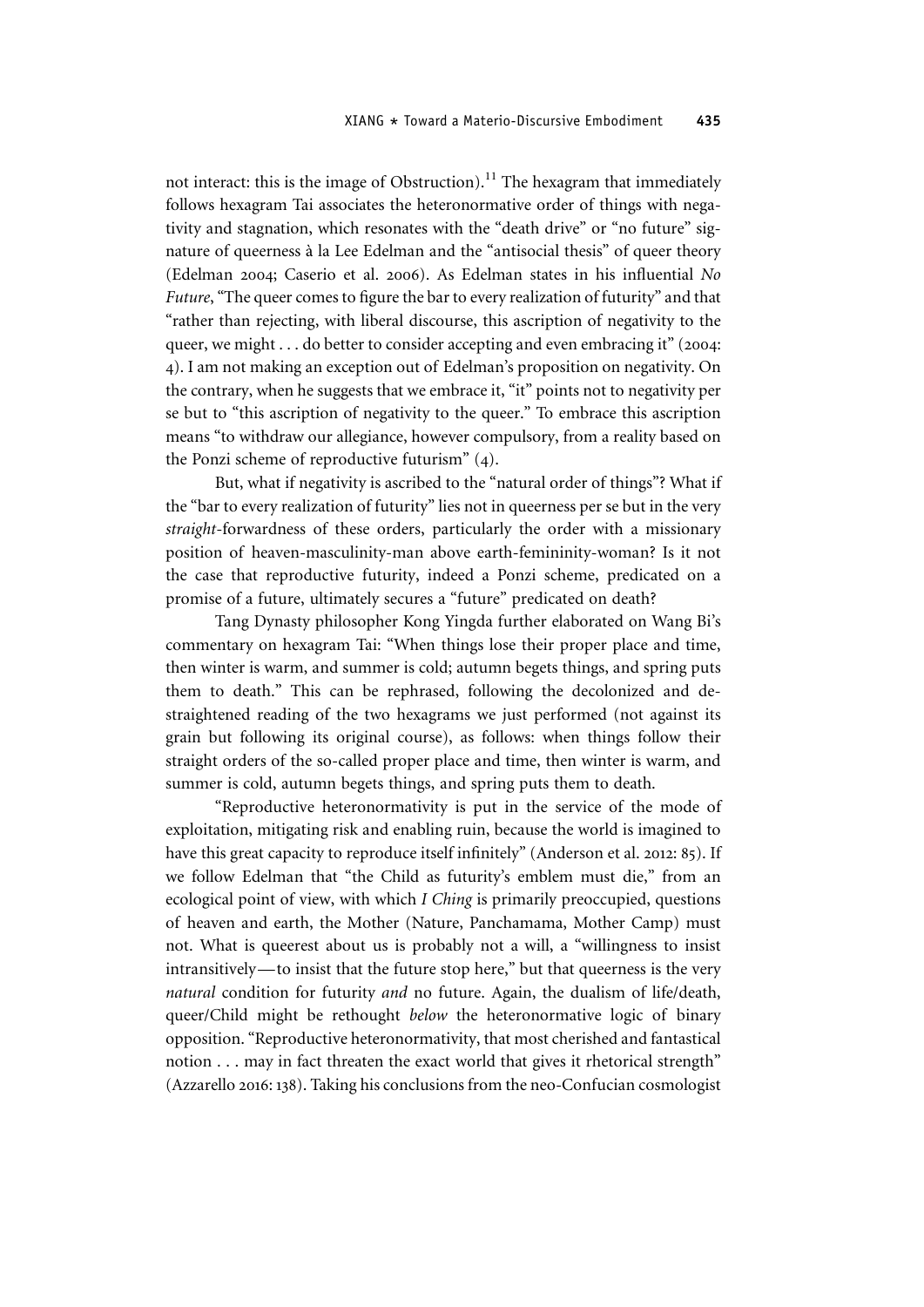Shao Yong's theory on the evolution of things, a theoretical development departing from the Yi Jing, Fung Yu-Lan suggests that "[according to] the universal law . . . everything involves its own negation, a principle that was stressed both by Lao Tzu and the 'Appendices' of the Book of Changes" (2007: 454).

# Either . . . And

Now let us go back and take a look at the two components of yinyang: the yin and the yang. As I have shown earlier, yinyang is either misapprehended as simply another dualism with two separable and ontologically fixed components, yin and yang, or it is understood as a relational and reciprocal "ancient wisdom," largely ahistorical and apolitical, resembling a quasi-postmodern swamp, the infamous "everything goes" that overlooks or denies the discreteness of the two propensities. As dualistic components or actons, to borrow vocabulary from quantum physics (Barad 2007), yin and yang are never and can never be the same, although one needs to remember that they are constantly becoming each other. These constant transformations take a rather counterintuitive route. The process in which yang becomes "bigger," that is to say, when the propensity of yang becomes fully realized, is the moment when yin is pregnant within yang. For the sake of clarity, if we temporarily equate yang to masculinity and yin to femininity, masculinity becomes femininity at its crescendo (and vice versa).

The tendency of yang-masculinity is to turn into yin-femininity. The moment of reversal, so to speak, is not when yang's masculinity diminishes, as it would be in a homophobic logic that sees "emasculation" as a result of the weakening of masculinity. Instead, yang needs to reach its climax (to realize its full potentiality) in order to become yin. The visual rendering of yinyang, such as in the Taiji symbol, chooses to represent yin and yang as black and white, not gray. The moment of changing into each other occurs gradually, following each other's maximization. The running into each otherness of yin and yang is made possible not because of their sameness but because of their difference, distance, and dissidence. Taiji, one of the best-known symbols of yinyang, which has also been used by some as an emblem of the trans community (changing the blackwhite coloring to that of blue and pink), suggests that yin and yang are not static, enclosed notions or ontological entities but incessantly transforming or transing propensities.

Instead of understanding yinyang as a monist or nondualistic philosophy, the concept of "transdualism" works on the "nonseparable differences" and "distinguishing sameness" of yinyang, which is either different and the same. Transdualism takes "dualistic" pairs as operative in making sense of the world immanently but transforms them queerly in a way that keeps them both discernibly different and porously one and therefore ultimately belies dualism. This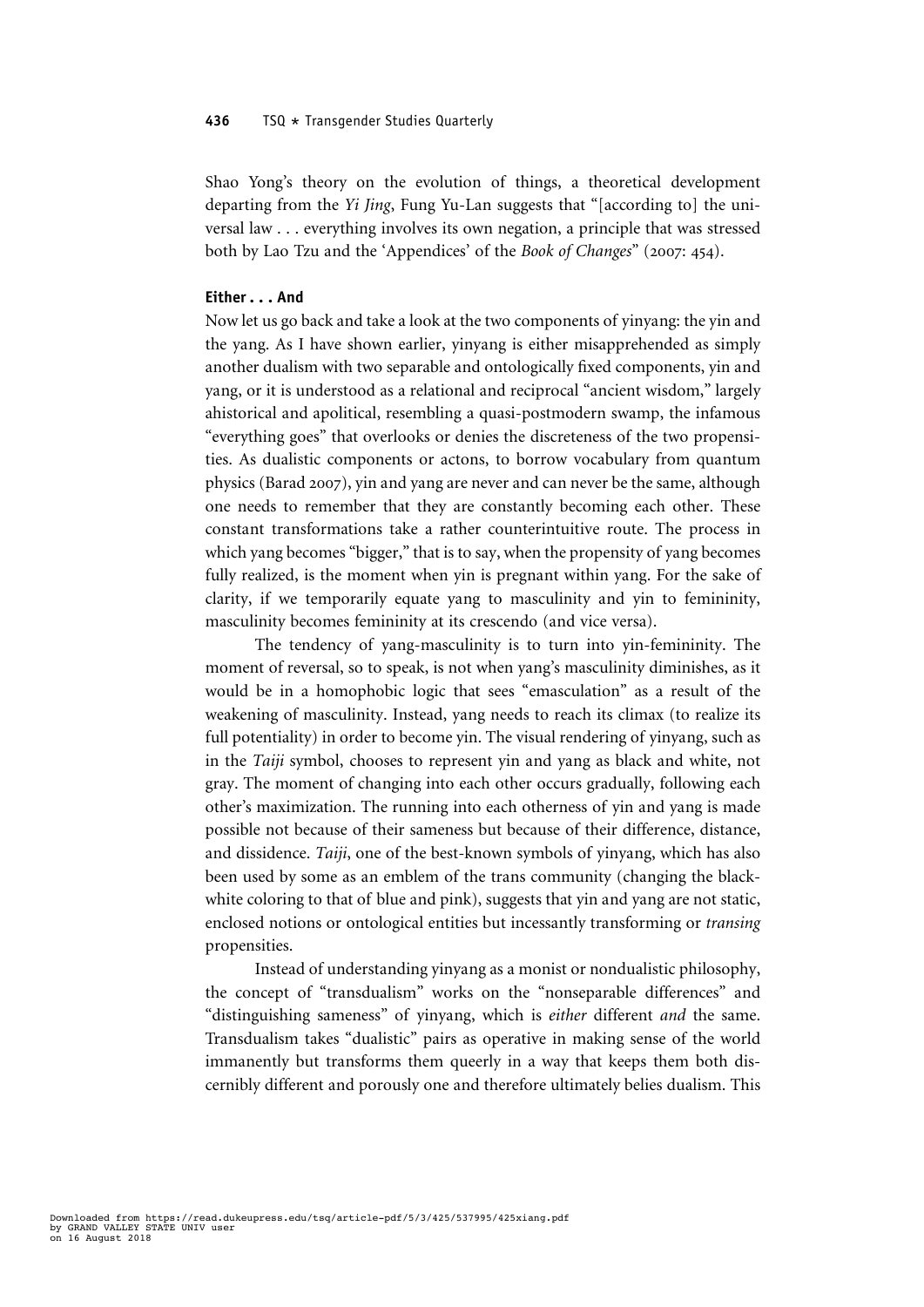move below the logic of "either/or" might in English be captured with the illegitimate pairing "either . . . and." Either marks their separately differentiable qualities: private and public, inside and outside, and certainly male and female, masculinity and femininity, yin and yang. And marks their transing capacity by way of "yinyang." "Either . . . and" retains the necessary distance and difference between the two propensities, and meanwhile it reminds us of their inseparability, "sameness," and "porosity." In short, transdualism takes dualistic pairs as strategies and propensities, operatively distinguished in the making sense of the world but dissenting and transing queerly at any given moment of fixity that would become an orthodoxy, naturalized and essentialized.

Trans in transdualism points not only to the Chinese concept of  $yi \frac{1}{20}$  but also to debates around the trans question in feminist, queer, and trans theories. If queer theories preoccupy themselves too readily with the discursive, transgender and especially transsexual critiques distinguish themselves by the very insistence on the importance of embodiment, that which cannot and should not be explained only by ways of discursive formation, linguistic construction, and representational citationality. What a transdualistic account tries to avoid is the pitfall of the social constructivist refusal to comprehend the bodily experience of surgically interfered transsexual subjects.

One eminent example around this debate is Jay Prosser's argument with Judith Butler. He is particularly preoccupied with "the limitations over the figure of the transsexual and the literality of the sexed body in her [Judith Butler's] work" (2006: 261). The literality of the sexed body is the insistence on bodily matter, on the embodied experience that informs but also belies discursive practice of the body. He argues, for example,

Because the subject often speaks of the imaginary body as more real or more sensible, . . . this phenomenon illustrates the materiality of the bodily ego rather than the phantasmatic status of the sexed body: the material reality of the imaginary and not, as Butler would have it, the imaginariness of material reality. That the transsexual's trajectory centers on reconfiguring the body reveals that it is the ability to feel the bodily ego in conjunction and conformity with the material body parts that matters in a transsexual context; and that sex is perceived as something that must be changed underlines its very un-phantasmatic status.  $(271)$ 

Gayle Salamon in her Assuming a Body: Transgender and Rhetorics of Materiality joins this debate. She finds Prosser's appeal to an uncomplicated material reality of the bodily ego of the transsexual, especially his recourse to psychoanalysis, "fantastically strange" because Prosser's insistence on the "unimpeachably real" transsexual body "ends up landing him squarely in the Real, that domain of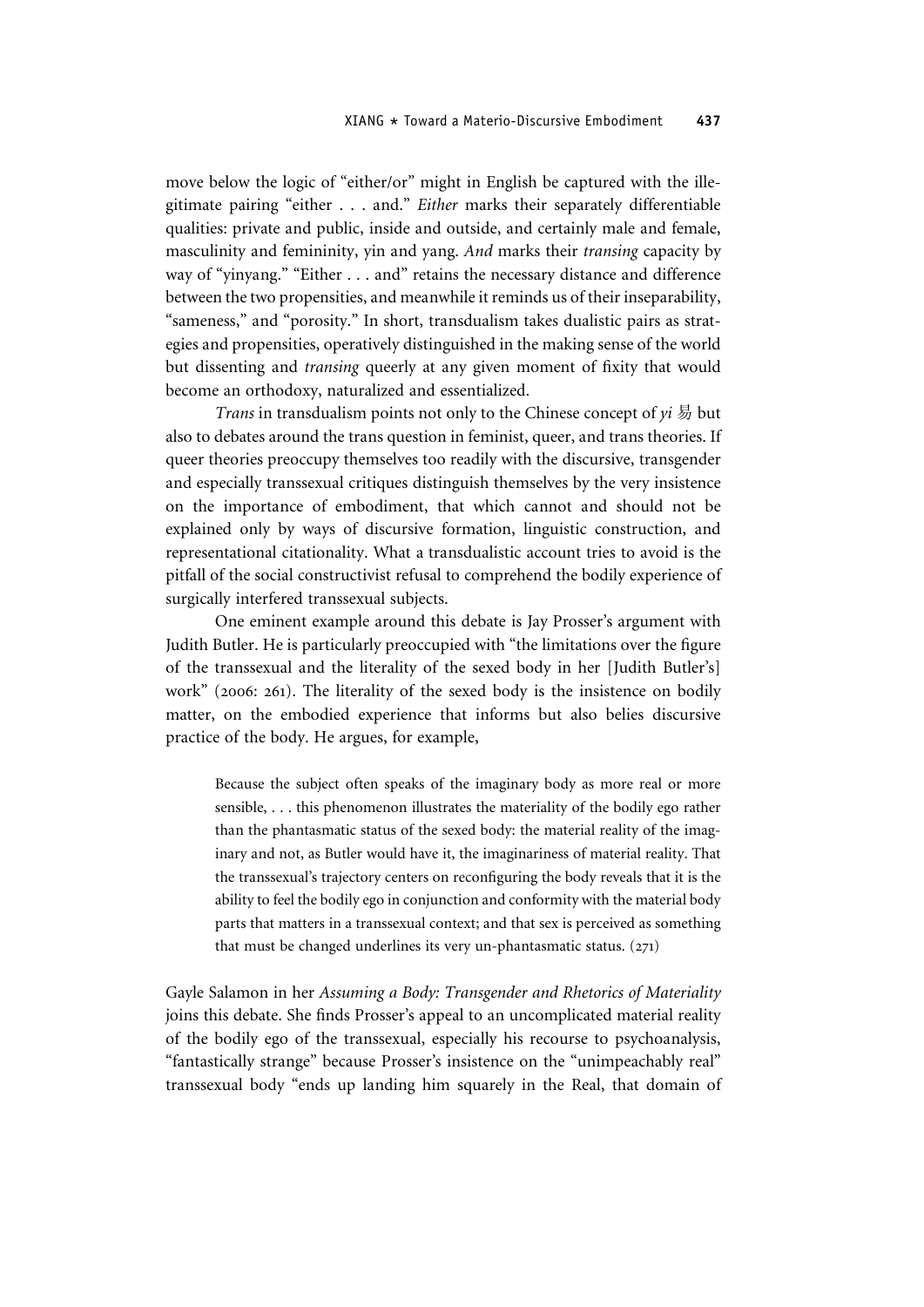plenitude and fullness [that] not only exists outside of language, but, indeed, is fundamentally incompossible [sic] with subjectivity itself" (2010: 41).

It is not my intention to go into the details of this debate; however, I'd like to direct the reader's attention to a kind of dualistic grammar and thinking structure of "either/or" that can be felt from both sides. Prosser emphasizes the "materiality of the bodily ego rather than the phantasmatic status of the sexed body" (2006: 271). Salamon deems it impossible to think beyond language: "Any insistence on a bodily materiality outside and opposed to discourse about bodies is not, of course, located outside discourse: the call itself proceeds discursively" (2010: 40). Although she correctly identifies the aim of Prosser's Second Skins—as a critique of "queer theory's focus on the constructedness and discursiveness of bodies," a critique that she suggests is "emblematic of a trend in trans studies that appeals to bodily materiality" (37)—her insistence on the linguistic and discursive equation of the question leads her to quickly dismiss these attempts at dwelling in materiality:"The usefulness of the body image for theorizing gendered embodiment is precisely not that the body image is material, but that it allows for a resignification of materiality itself" (38). An opportunity for thinking beyond the omnipotence of language is missed, in a way that Karen Barad identifies as symptomatic of the linguistic turn, "of the extent to which matters of 'fact' (so to speak) have been replaced with matters of signification (no scare quotes here)" (2003: 801).

This debate points to a big philosophical question that this essay does not pretend to solve. What interests me here, or rather what I believe yinyang transdualism and its ramifications analyzed in previous sections could offer, is a transing of the theoretical certainties that have been strongly held on either side. Taking into consideration the actual overlapping and nuances between the socalled sides across a diverse body of theories that could be conveniently summed up as "feminist, queer, and trans theories," I would like to venture into positioning these debates as discrete yinyang propensities: the never-outside-language thesis could be seen as following a yang propensity, while the embodied-materiality-matters argument could be regarded as following a yin propensity. I hope it is clear by now that neither yin nor yang should be taken separately, nor should any side of the transdualistic pair dominate the stage.

Psychoanalysis might be useful for the yang side of the question; it is quite unhelpful, as we have seen, in addressing the "material realness of the body." If still suspiciously if not overtly hostilely received among certain feminist and queer scholars (Stryker and Bettcher 2016), trans theorization is unique in its insistence on pushing us (back) to rethink the body. Central to both Prosser and Salamon's debate is how to approach the "bodily materiality" especially of trans people, which could be said to be the yin side of the question: the material and the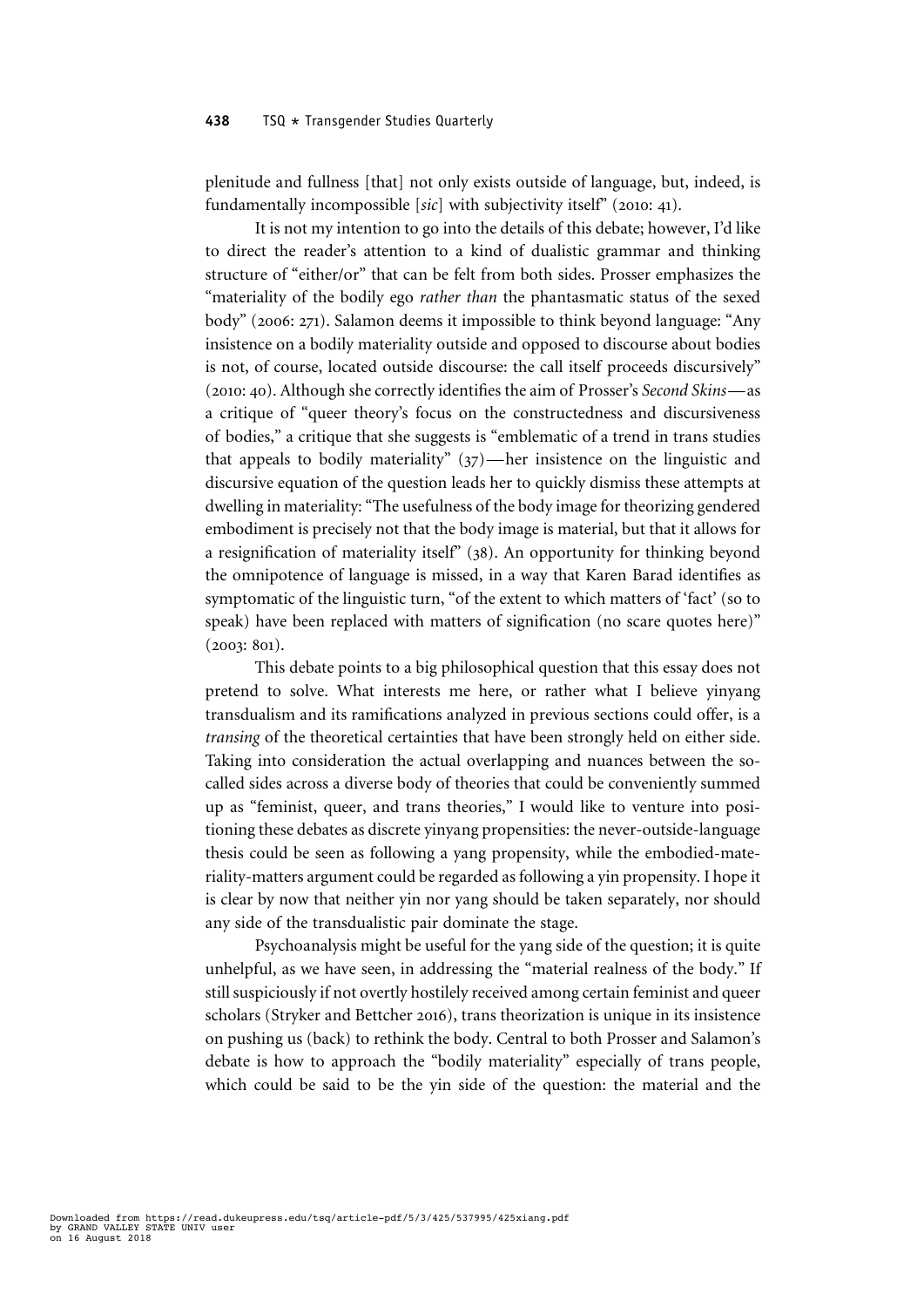concrete. The invocation of the psychoanalytic, and in fact the Lacanian definition of "the real" here is, as Salamon puts it, indeed "fantastically strange," precisely because the Lacanian "real" means "to be outside of language, outside of meaning, outside of the symbolic, outside of relation, outside of desire. It is a motionless and meaningless stasis equated with radical abjection and death—not a productive position from which to theorize subjectivity, trans or otherwise"  $(2010: 41).$ 

What is more important in the task of forging decolonized trans theories is the urgent task to caution against granting a certain theoretical apparatus an exclusive power. Salamon opens her book by stating, "Psychoanalysis, perhaps more than any other discourse, has provided the most thorough and detailed examination of the elaborate set of mechanisms by which a subject 'knows' her own body"(13–14; my emphasis). It is an epistemic violence to impose an arguably rather transphobic theory and dress it up as merely a question of "knowing," or to dismiss the real experience of embodied transsexual subjects, however "phantasmatic" that experience might be. The propensity of yin to concretize and to materialize should not be subjugated to yang's tendency toward discursivity.

The quick brush-off, "any other discourse," brings us back to the question of decolonization. I want to suggest that while foregrounding non-Western, nonmodern cosmologies as part of an ethical commitment to epistemic diversity,  $12$  a decolonial approach does not mean to overthrow "Western" thinking. It does mean, however, to call for serious engagement with rich and diverse thoughts and cosmologies side by side with trendy theoretical apparatuses such as psychoanalysis to answer pressing questions of the world. Toward the end of the article "Sexual Difference and Ontology" mentioned earlier, Zupančič claims radicalness for "sexual difference" in the psychoanalytic sense: "Sexes are not two in any meaningful way. Sexuality does not fall into two parts; it does not constitute a one. It is stuck between 'no longer one' and 'not yet two (or more)'" (2012). This uncannily resonates with the yinyang transdualism that I try to show throughout this essay. Very unfortunate and indeed unnecessary in Zupančič's theoretical move is that her excellent observation should have been made against a theory of "traditional ontologies and traditional cosmologies," for which she invokes yinyang again:"Differences like form-matter, yin-yang, active-passive . . . belong to the same onto-logy as 'gender' differences. . . . If sexual difference is considered in terms of gender, it is made—at least in principle—compatible with mechanisms of its ontologization" (2012). A good companion to psychoanalysis to combat gender/sexual essentialism is crudely made into yet another traditional or even "primitive" ontology of (sexual) difference.

All said, this essay has only slightly touched the core of its question: the embodied materiality *despite* language, the yin side of the questions that are different from, indissociably linked with, and yet by no means subjugated to the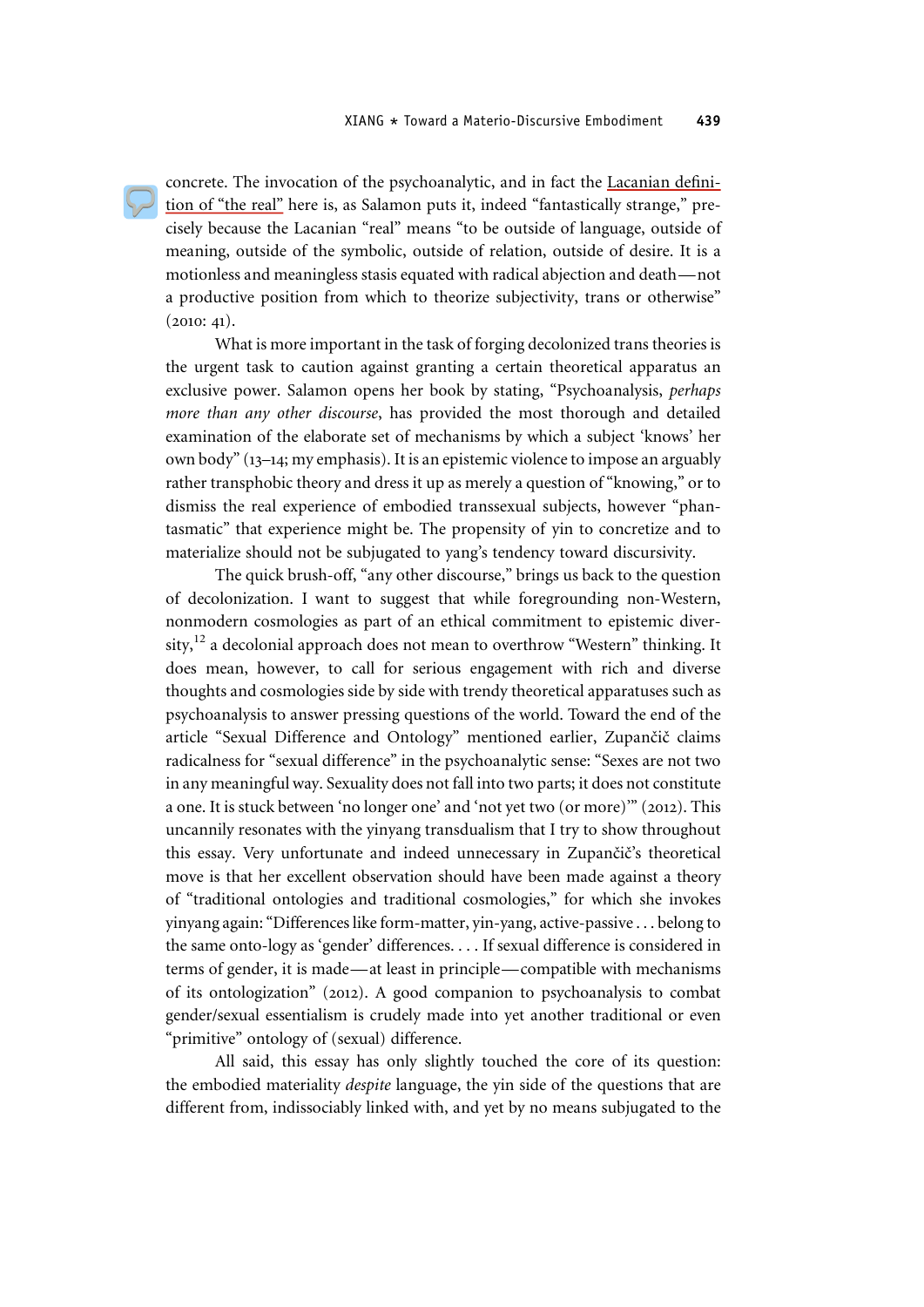## 440 TSQ \* Transgender Studies Quarterly

yang side. Yin, while constantly transing into its "full plentitude," is moving toward the very moment that it leaks into the sphere of yang, the "discursive" and "linguistic" sphere. How do(es) the yin and yang "sides" interrelate in future terms of feminist, queer, and transgender theorizations? This is an urgent question I hope yinyang transdualism enables us to confront. The question also urges us to look beyond or rather below the logic of "either/or" to imagine new ways of theorizations able to attend to either materiality and discursivity, either embodiment and representation, either . . . and . . .

Zairong Xiang is a postdoctoral researcher with the German Research Foundation–funded Research Training Group "Minor Cosmopolitanisms" at Potsdam University where he is working on a book project on Chinese and Latin American queer literature and art. His first book, Queer Ancient Ways, is forthcoming.

## Notes

- 1. 《說文解字》陰:"水之南,山之北也";陽:"高、明也"(Shuowen Jiezi or Interpreting the Ancient Pictographs, Analyzing the Semantic-Phonetic Compounds), vol. 15  $\equiv \exists \exists$ , s.v. "Yin," "That is to say, south of the river; north of mountain"; s.v., "Yang," "That is to say, high and bright"; ctext.org/shuo-wen-jie-zi/bu44. Unless otherwise stated, all translations from non-English sources to English are mine.
- 2. I will explore the potential of the improper English syntax "either . . . and" in the last section of the essay.
- 3. More often than not, influenced by a Cold War division of intellectual labor, the so-called premodern China has been seen only as an object of study waiting to be discovered by Sinologists. This article seeks to disobey that tradition and insists on seeing these nonmodern thoughts as invaluable contributions, as knowledge in its own right that can help us in theorizing and addressing contemporary issues.
- 4. 《周易乾鑿度》: 易, 一名而含三義: 所謂易也, 變異也, 不易也。(Discussion of *the Yi*: "It is said that the name of the Yi has three meanings: [1] easiness and simpleness, [2] transformation and change, and [3] invariability") (quoted in Fung 2007: 276).
- 5. For an excellent critique of queer theory's Eurocentrism, see Liu 2015.
- 6. This explains the attraction to yinyang thinking in feminist and transgender scholarship and activism. For example, one of the vernacular transgender symbols is that of a yinyang taiji symbol with blue and pink colors.
- 7. For translation and annotation, see Unschuld, Tessenow, and Zheng 2011.
- 8. Citations of Yi Jing in the original Chinese are all from the annotated version of Changes of Zhou by Wang Bi of the Wei Dynasty (2011: 69–76); for the sake of clarity, no pagination will be included in the text.
- 9. The English translation is quoted from Lynn 1994 (206).
- 10. The other original commentary is 象曰:天地交,泰。 後以財成天地之道,輔相天 地之宜,以左右民 (Commentary on the images: "Heaven and Earth perfectly interact": this constitutes the image of Peace. In the same way, the ruler, by his tailoring, fulfills the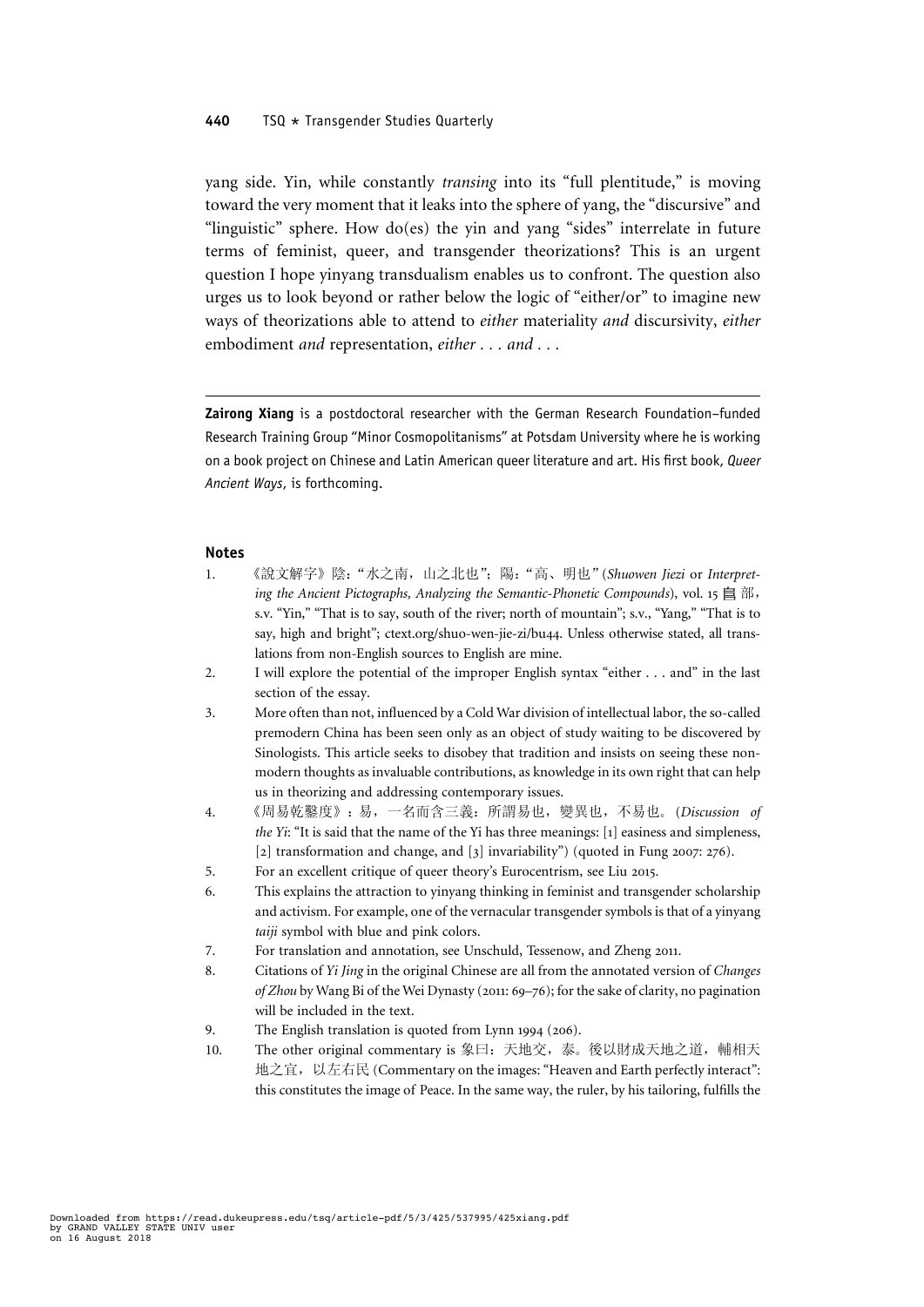Dao of Heaven and Earth and assists Heaven and Earth to stay on the right course: in so doing, he assists the people on all sides) (Lynn 1994: 206).

- 11. The commentary on the judgments states, 彖曰: 則是天地不交而萬物不通也, 上下 不交而天下无邦也 (That is, as Heaven and Earth are estranged, the myriad things do not interact, and as those above and those below are estranged, there is no true polity in the world) (Lynn 1994: 212).
- 12. I fully share Pedro Javier DiPietro's (2016) and others' calls for decolonization in the field.

### References

- Anderson, Jill E., Robert Azzarello, Gavin Grown, Katie Hogan, Gordon Brent Ingram, Michael J. Morris, and Joshua Stephens. 2012."Queer Ecology: A Roundtable Discussion." European Journal of Ecopsychology, no. 3: 82–103.
- Azzarello, Robert. 2016. Queer Environmentality: Ecology, Evolution, and Sexuality in American Literature. New York: Routledge.
- Barad, Karen. 2003. "Posthumanist Performativity: Toward an Understanding of How Matter Comes to Matter." Signs: Journal of Women in Culture and Society 28, no. 3: 801–30.
	- . 2007. Meeting the Universe Halfway: Quantum Physics and the Entanglement of Matter and Meaning. Durham, NC: Duke University Press.
- Caserio, Robert L., Lee Edelman, Judith Halberstam, José Esteban Muñoz, and Tim Dean. 2006. "The Antisocial Thesis in Queer Theory." PMLA 121, no. 3: 819–28.
- Chen, Mel Y. 2012. Animacies: Biopolitics, Racial Mattering, and Queer Affect. Perverse Modernities. Durham, NC: Duke University Press.
- Chiang, Howard, ed. 2012. Transgender China. New York: Palgrave Macmillan.
- Deleuze, Gilles, and Félix Guattari. 1980. Mille plateaux (A Thousand Plateaus). Paris: Éditions de Minuit.
- Dolar, Mladen. 2012. "One Divides into Two." E-Flux Journal, no. 33. www.e-flux.com/journal/33 /68295/one-divides-into-two/.
- Edelman, Lee. 2004. No Future: Queer Theory and the Death Drive. Durham, NC: Duke University Press.
- Fabian, Johannes. 2014. Time and the Other: How Anthropology Makes Its Object. New York: Columbia University Press.
- Fung, Yu-lan. 2007. A Short History of Chinese Philosophy 中国哲学简史 (Bilingual Version). Translated by Fulan Zhao. Tianjin: Tianjin Academy of Social Sciences Press.
- Javier DiPietro, Pedro. 2016. "Of Huachafería, Así, and M' E Mati: Decolonizing Transing Methodologies." TSQ 3, nos. 1–2: 65–73.
- Jullien, François. 2015. The Book of Beginnings. Translated by Jody Gladding. New Haven, CT: Yale University Press.
- Katz, Jonathan. 2007. The Invention of Heterosexuality. Chicago: University of Chicago Press.
- Keller, Catherine. 2003. Face of the Deep: A Theology of Becoming. London: Routledge.
- Lacan, Jacques. 1998. The Four Fundamental Concepts of Psychoanalysis. Edited by Jacques-Alain Miller. Translated by Alan Sheridan. New York: Norton.
- Liu, Petrus. 2015. Queer Marxism in Two Chinas. Durham, NC: Duke University Press.
- Lugones, María. 2007. "Heterosexualism and the Colonial/Modern Gender System." Hypatia 22, no. 1: 186–209.
- Lynn, Richard John, translator. 1994. The Classic of Changes: A New Translation of the I Ching as Interpreted by Wang Bi. New York: Columbia University Press.